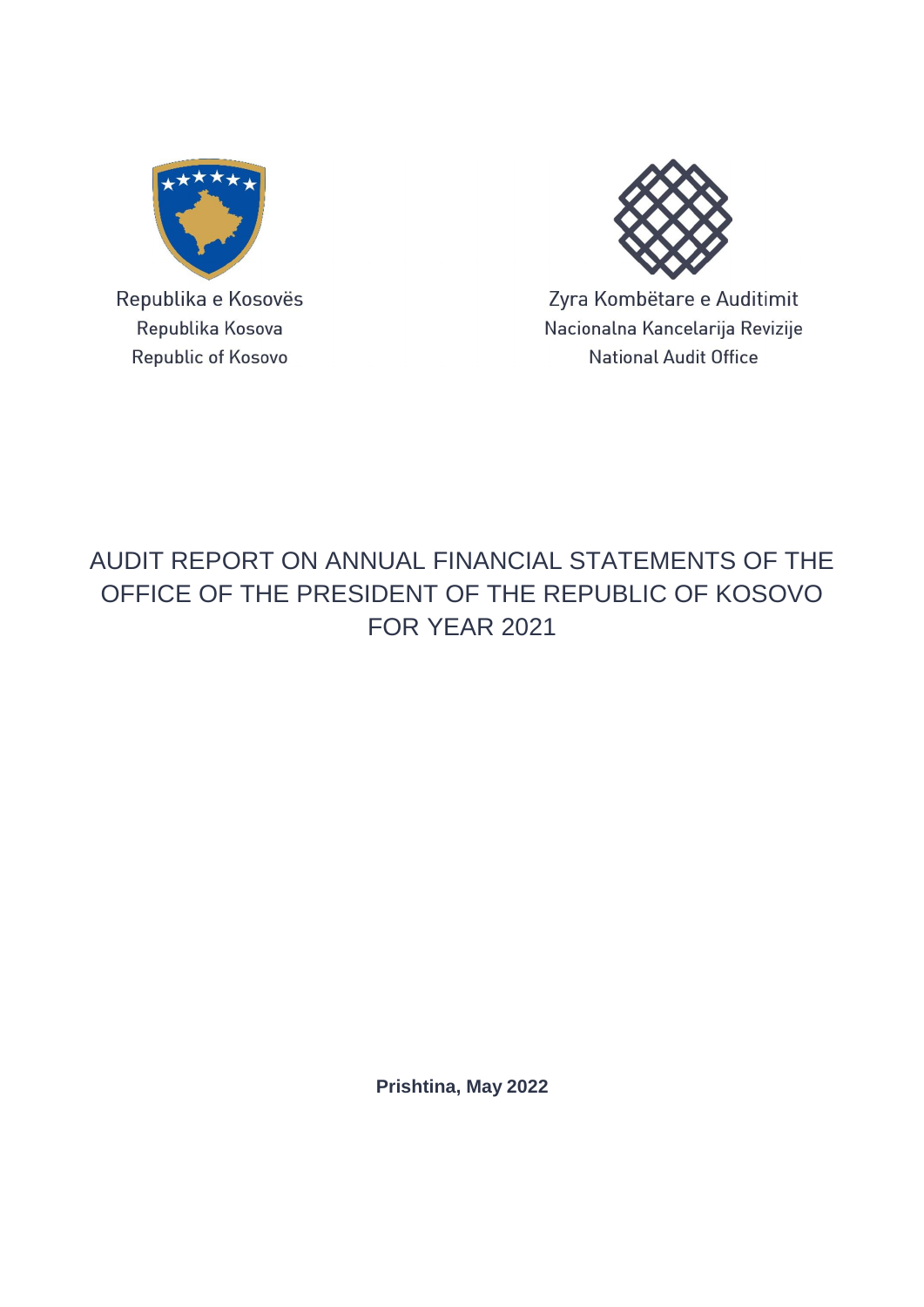# TABLE OF CONTENT

| 3 <sup>1</sup> |                                                                                        |  |
|----------------|----------------------------------------------------------------------------------------|--|
|                |                                                                                        |  |
|                | Annex I: Letter of confirmation/ Comments of BO regarding the audit report (if any) 11 |  |
|                | Annex II: Explanation regarding different types of opinion applied by NAO and other    |  |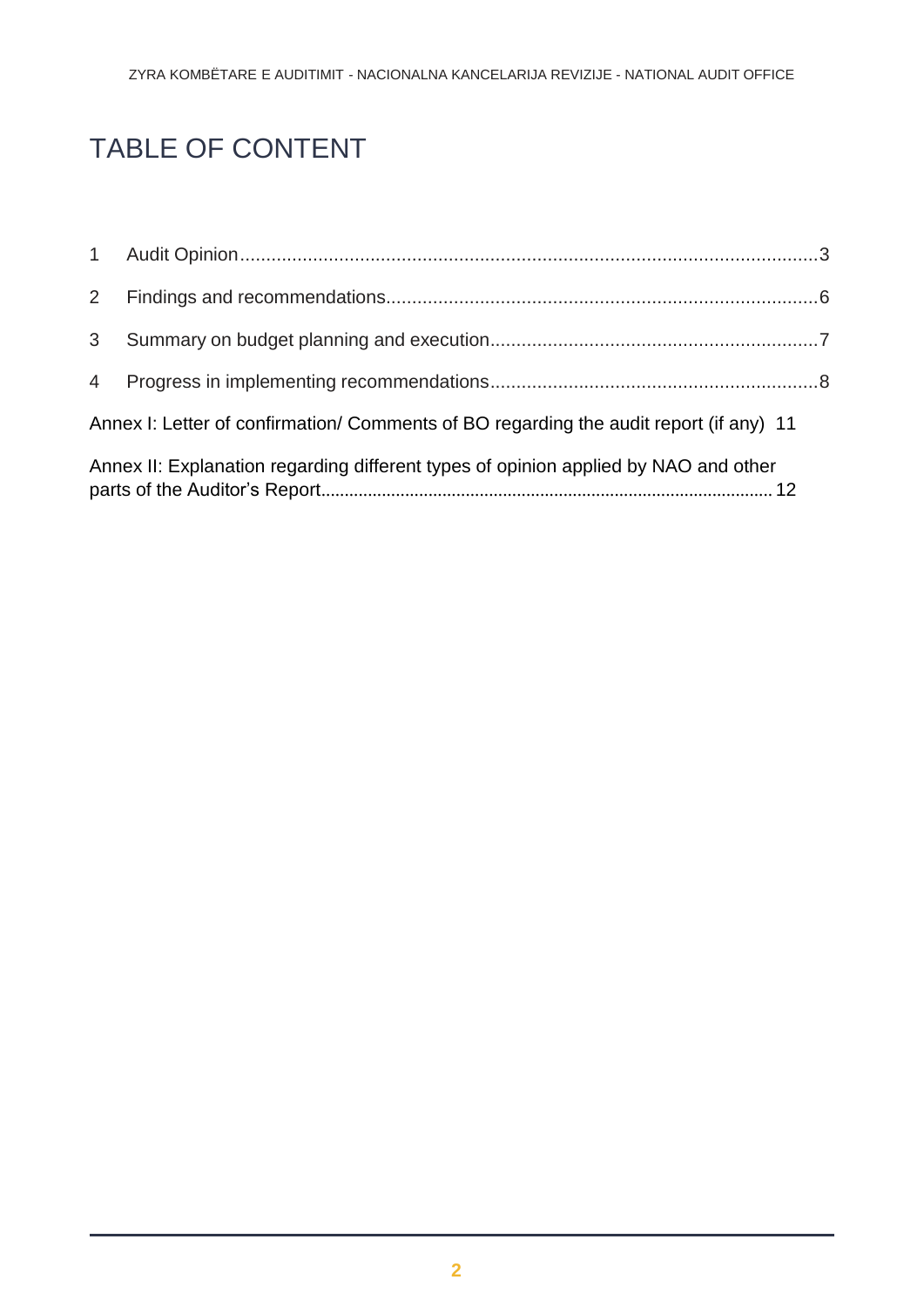### <span id="page-2-0"></span>1 Audit Opinion

We have completed the audit of the financial statements of the Office of the President of the Republic of Kosovo for the year ended on 31 December 2021 in accordance with the Law on the National Audit Office of the Republic of Kosovo and International Standards of Supreme Audit Institutions (ISSAIs). The audit was mainly conducted to enable us to express an opinion the financial statements and conclusion on compliance with authorities<sup>1</sup>.

#### **Unmodified Opinion on Annual Financial Statements**

We have audited the annual financial statements of the Office of the President of the Republic of Kosovo, which comprise the statement of cash receipts and payments; budget execution report; and explanatory notes to financial statements, including a summary of significant accounting policies and other reports<sup>2</sup>, for the year ended as at 31 December 2021.

In our opinion, the annual financial statements of the Office of the President of the Republic of Kosovo give a true and fair view in all material respects, in accordance with International Public Sector Accounting Standards under cash-based accounting.

#### **Basis for the Opinion**

We conducted our audit in accordance with International Standards of Supreme Audit Institutions (ISSAIs). Our responsibilities under those standards are further described in the *Auditor's Responsibilities for the Audit of the Financial Statements* section of our report. NAO is independent from the auditee in accordance with INTOSAI-P-10, ISSAI 130, NAO Code of Ethics, and other requirements relevant to our audit of the budget organisations' AFS. We believe that the audit evidence we have obtained is sufficient and appropriate to provide a basis for our opinion.

#### **Audit Conclusion on Compliance**

We have also audited the Office of the President of the Republic of Kosovo's management compliance with the established audit criteria arising from the legislation applicable for the auditee as regards making use of financial resources.

In our opinion, transactions carried out in the process of execution of OPRK's budget have been, in all material respects, in compliance with the established audit criteria arising from the legislation applicable for the auditee as regards making use of financial resources.

#### **Basis for the Conclusion**

We conducted our audit in accordance with International Standards of Supreme Audit Institutions (ISSAIs). Our responsibilities under those standards are further described in the *Auditor's Responsibilities for the Audit of the Financial Statements* section of our report. NAO is independent from the auditee in accordance with INTOSAI-P 10, ISSAI 130, NAO Code of Ethics, and other

<sup>&</sup>lt;sup>1</sup> Compliance with authorities – compliance with all the public sector laws, rules, regulations, and relevant standards and good practices

<sup>&</sup>lt;sup>2</sup> Other reports are required under Article 8 of Regulation no.01/2017 on Annual Financial Report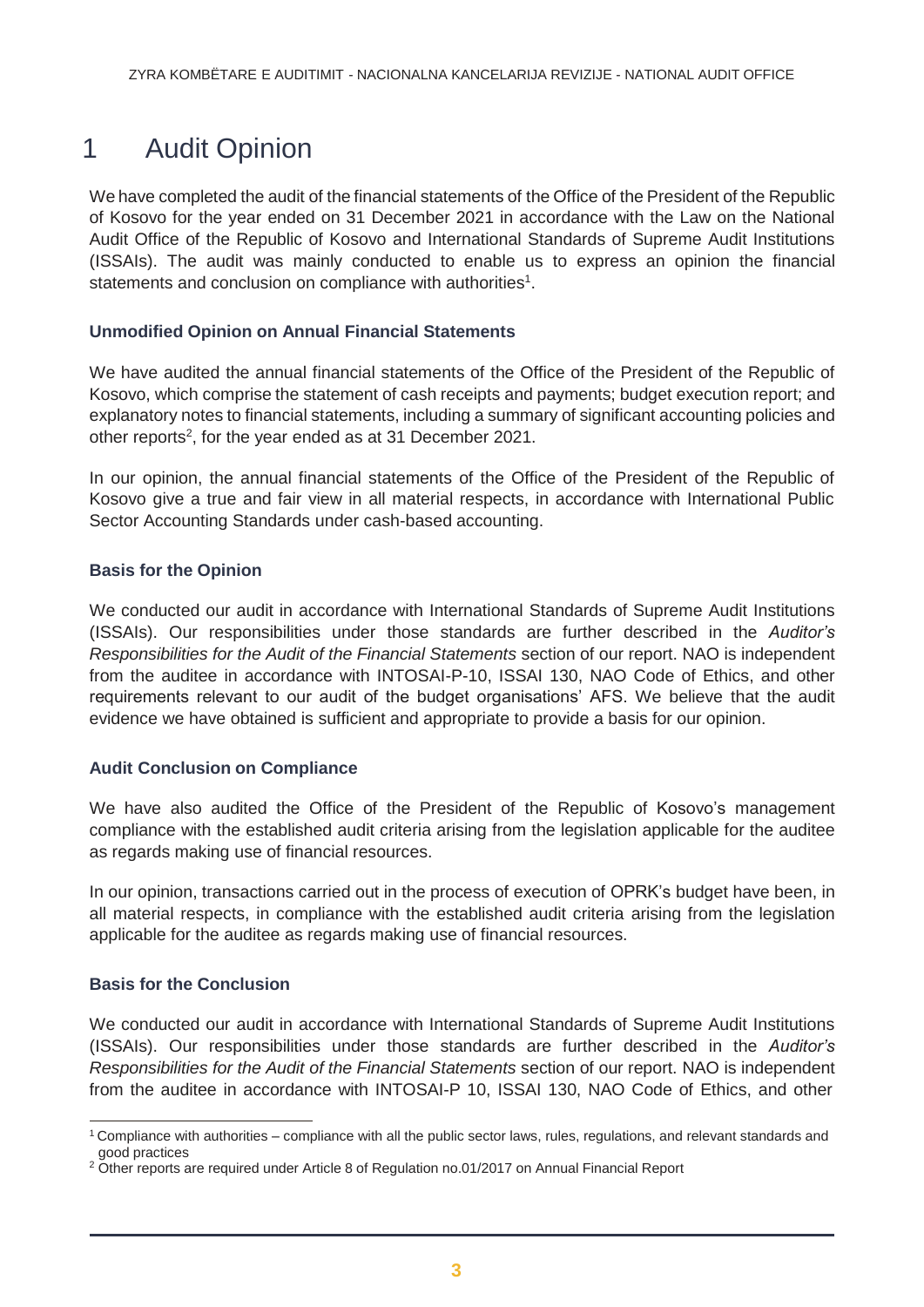requirements relevant to our audit of the budget organisations' AFS. We believe that the audit evidence we have obtained is sufficient and appropriate to provide a basis for our conclusion.

#### *Responsibilities of Management and Those Charged with Governance for the Annual Financial Statements*

The Mayor is responsible for the preparation and fair presentation of financial statements in accordance with the International Public Sector Accounting Standards – Financial reporting under the cash basis of accounting. In addition, the Mayor is responsible for establishing internal controls which he determines are necessary to enable the preparation of financial statements that are free from material misstatements, whether due to fraud or error. This includes the fulfilment of requirements of the Law no.03/L-048 on Public Finance Management and Accountability and Regulation no.01/2017 on Annual Financial Reporting of Budget Organisations.

The Secretary General is responsible to ensure the oversight of the Office of the President of the Republic of Kosovo's financial reporting process.

#### **Management's Responsibility for Compliance**

Office of the President of the Republic of Kosovo's Management is also responsible for the use of the Office of the President of the Republic of Kosovo's financial resources in compliance with the Law on Public Financial Management and Accountability, and all other applicable rules and regulations.<sup>3</sup>

#### **Auditor General's Responsibility for the audit of AFS**

Our objectives are to obtain reasonable assurance about whether the financial statements as a whole are free from material misstatement, whether due to fraud or error, and to issue an auditor's report that includes our opinion. Reasonable assurance is a high level of assurance, but is not a guarantee that an audit conducted in accordance with ISSAIs will always detect a material misstatement when it exists. Misstatements can arise from fraud or error and are considered material if, individually or in the aggregate, they could reasonably be expected to influence the economic decisions of users taken on the basis of these financial statements.

Our objective is also to express an audit opinion on compliance of respective authorities of the Office of the President of the Republic of Kosovo with the established audit criteria arising from the legislation applicable for the auditee as regards making use of financial resources.

As part of an audit in accordance with the Law on NAO and ISSAIs, we exercise professional judgment and maintain professional scepticism throughout the audit. We also:

• Identify and assess the risks of material misstatement of the financial statements, whether due to fraud or error, design and perform audit procedures responsive to those risks, and obtain audit evidence that is sufficient and appropriate to provide a basis for our opinion. The risk of not detecting a material misstatement resulting from fraud is higher than for one resulting from error, as fraud may involve collusion, forgery, intentional omissions, misrepresentations, or the override of internal control.

<sup>&</sup>lt;sup>3</sup> Collectively referred to as compliance with authorities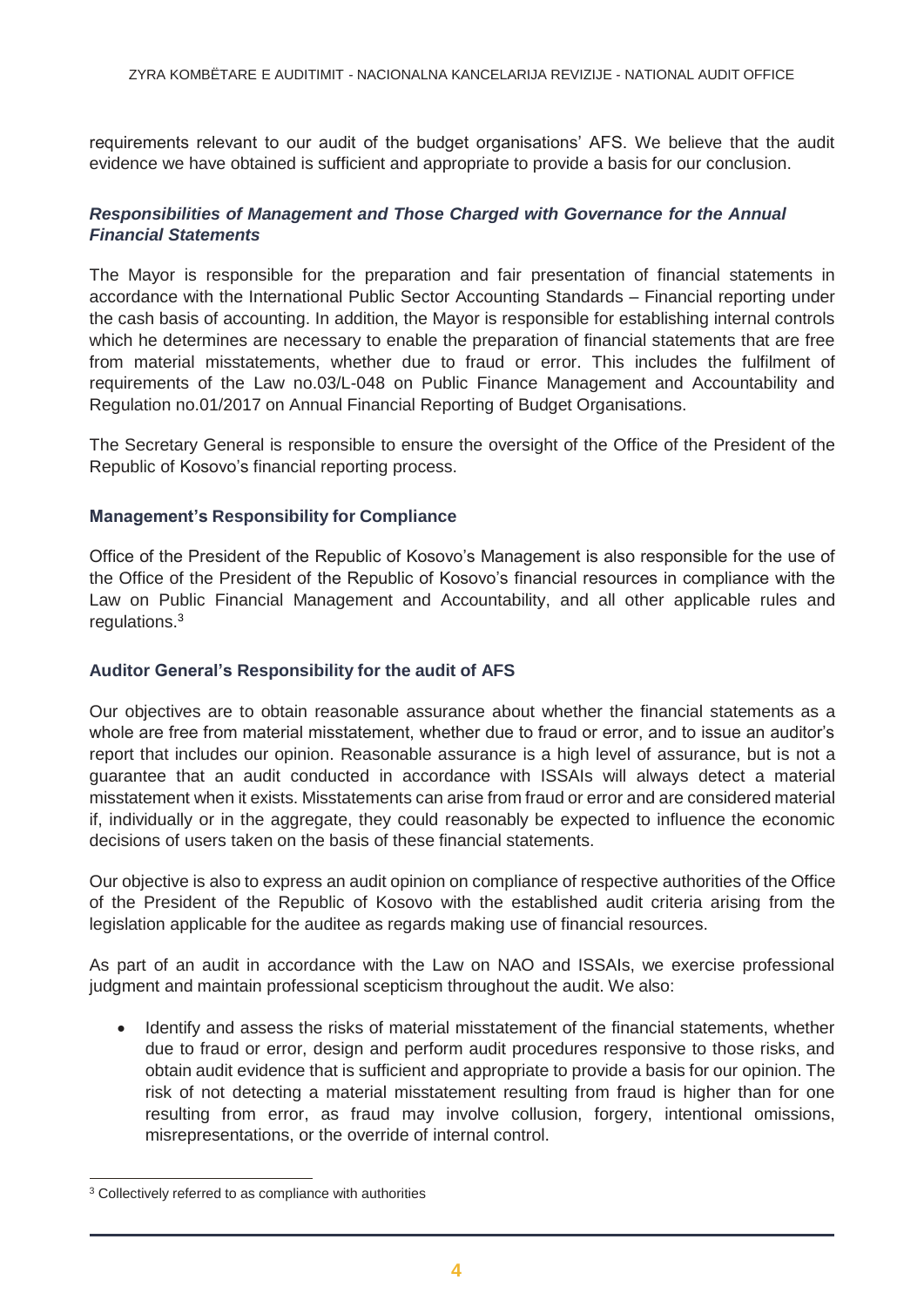- Identify and assess the risks of non-compliance with authorities, whether due to fraud or error, design and perform audit procedures responsive to those risks, and obtain audit evidence that is sufficient and appropriate to provide a basis for our opinion on compliance with authorities. The risk of not detecting an incidence of non-compliance with authorities resulting from fraud is higher than for one resulting from error, as fraud may involve collusion, forgery, intentional omissions, misrepresentations, or the override of internal control.
- Obtain an understanding of internal control relevant to the audit in order to design audit procedures that are appropriate in the circumstances, but not for the purpose of expressing an opinion on the effectiveness of the Office of the President of the Republic of Kosovo's internal control.
- Assess the appropriateness of accounting policies used and the reasonableness of accounting estimates and related disclosures made by management.
- Assess the overall presentation, structure and content of the financial statements, including the disclosures, and whether the financial statements give a true and fair view of the underlying transactions and events.
- We communicate with management and those charged with governance regarding, among other matters, the planned scope and timing of the audit and significant audit findings, including any significant deficiencies in internal control that we identify during our audit.
- From the matters communicated with management, we determine those matters that were of most significance in the audit of the financial statements of the current period and are therefore the key audit matters. The audit report is published on the NAO's website, except for information classified as sensitive or other legal or administrative prohibitions in accordance with applicable legislation.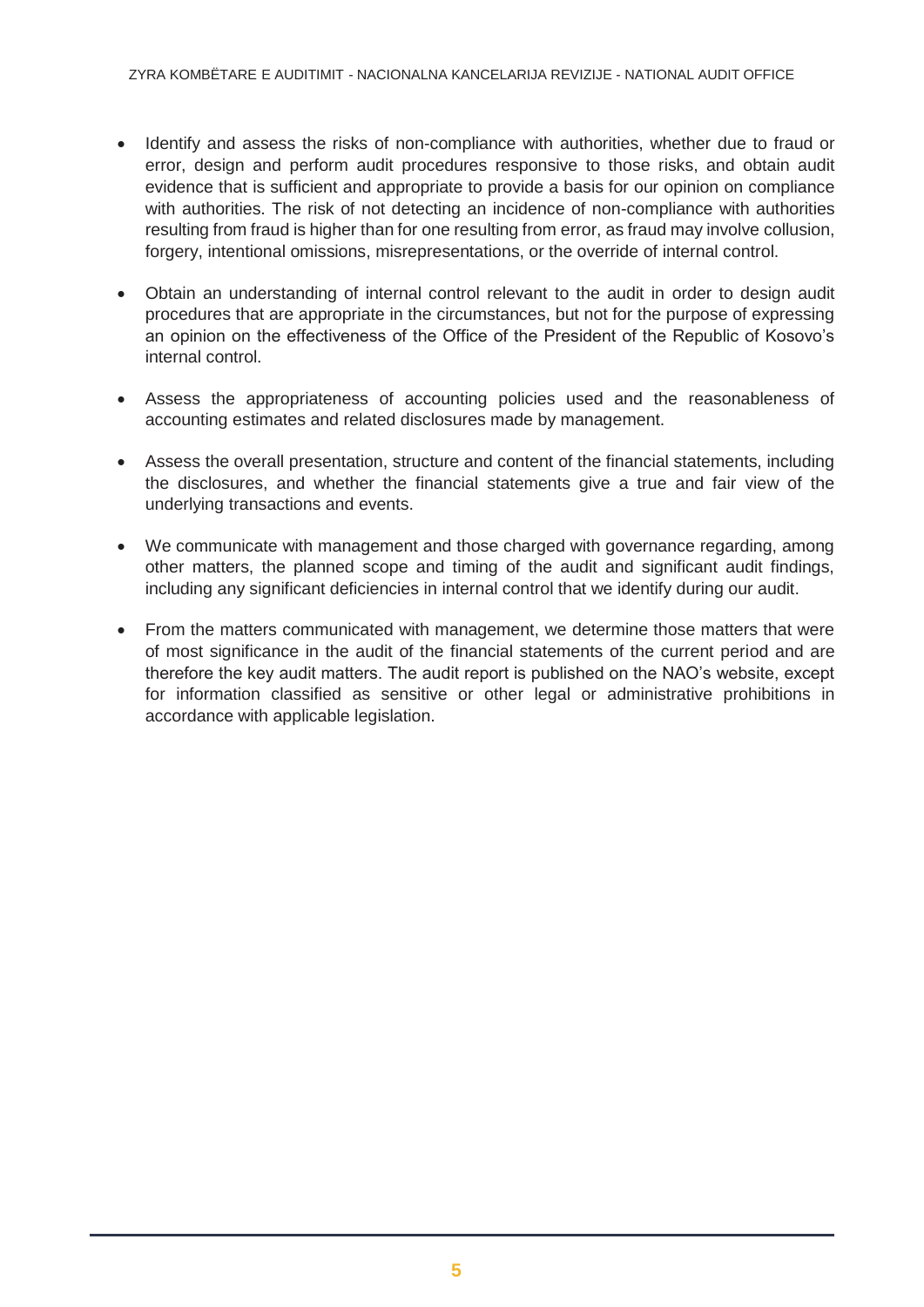### <span id="page-5-0"></span>2 Findings and recommendations

During the audit, we have identified one area of possible improvement, including internal control that is presented for your consideration below in the form of finding and recommendation. This intends to improve internal controls regarding the good governance in the organisation. We will follow up these recommendations during next year's audit.

This report has resulted in one new recommendation.

### 2.1 Findings on financial management and compliance issues

#### 2.1.1 Internal audit function

Internal Audit Unit (IAU) operates with one member only – the head of unit. OPRK had established the Internal Audit Committee, which during 2021 had held four meetings. The IAU had an annual and strategic audit plan.

#### **Issue A1 – Failure to implement the annual audit plan**

**Finding** Based on the annual work plan, IAU planned to carry out four regular audits and one audit upon request of the management (ad hoc) in OPRK in 2021.

> In 2021 IAU managed to carry out only the audit upon request of the management, whilst the other four planned regular audits were not carried out.

> According to the Internal Auditor, delays in the implementation of the 2021 work plan were due to the pandemic, additional duties and engagements in providing advices to the institution.

- **Impact** An incomplete plan of the IAU prevents the management from obtaining assurance regarding the internal control operation. This may lead to unidentified weaknesses and continuance of ineffective practices in monitoring internal control, thus hindering the achievement of OPRK objectives.
- **Recommendation A1** The Secretary General should ensure through the AC that IAU is focused on the implementation of the work plan by taking actions so such departures (delays in the plan) are timely addressed.

**Entity management response (Agree).**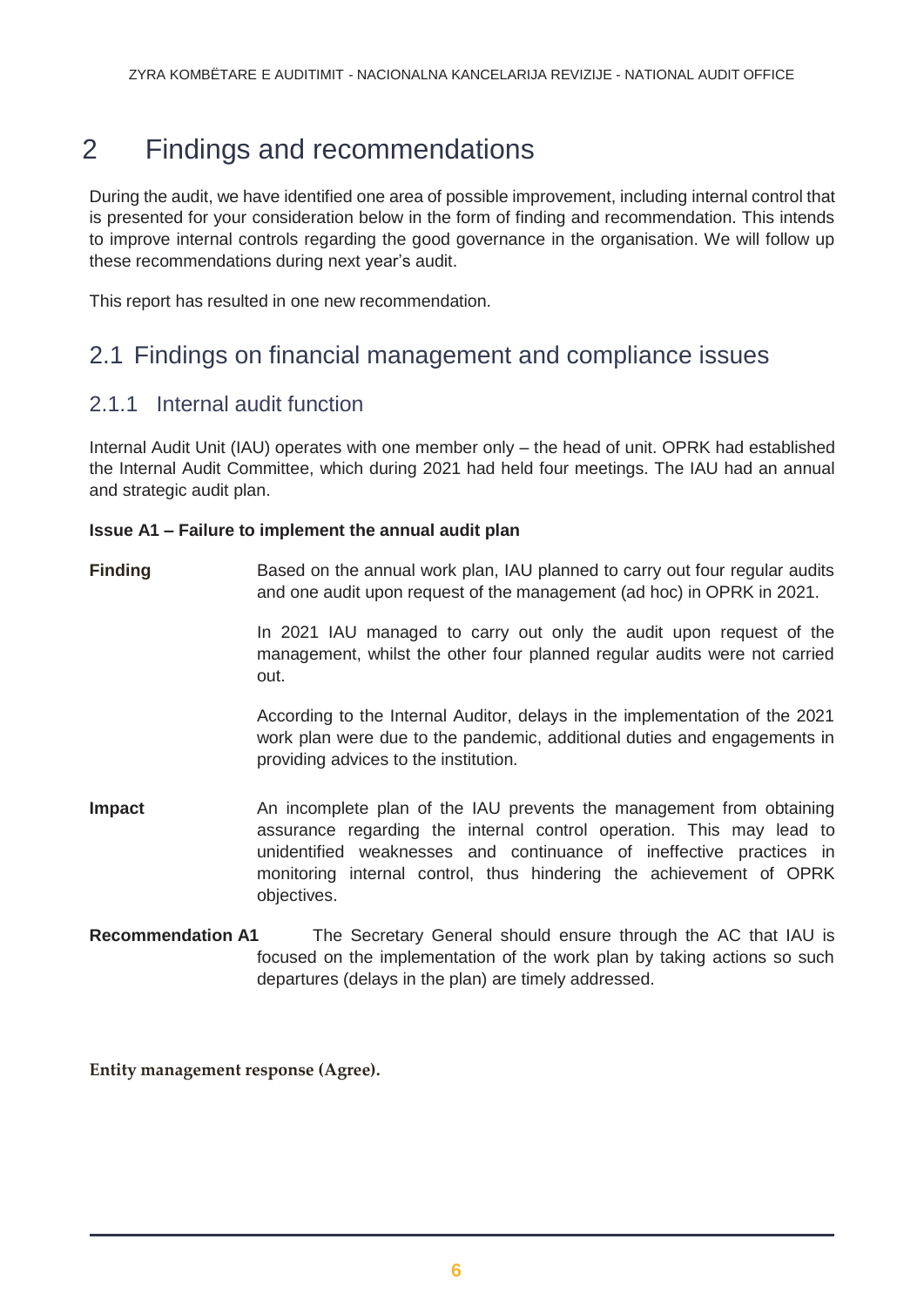### <span id="page-6-0"></span>3 Summary on budget planning and execution

This chapter gives a summarised information on the sources of budget funds, spending of funds and revenues collected, by economic categories. This is highlighted in the following tables:

| Description                                | <b>Initial Budget</b> | Final<br>Budget <sup>4</sup> | 2021 Outturn | 2020 Outturn | 2019 Outturn |
|--------------------------------------------|-----------------------|------------------------------|--------------|--------------|--------------|
| <b>Sources of Funds</b>                    | 3,151,468             | 1,710,463                    | 1,569,598    | 2,326,202    | 3,693,416    |
| <b>Government Grant -</b><br><b>Budget</b> | 3,151,468             | 1,710,204                    | 1,569,598    | 2,326,202    | 3,693,416    |
| <b>External Donations</b>                  | 0                     | 259                          |              | U            |              |

**Table 1. Expenditures by sources of budgetary funds (in €)**

The final budget is lower than the initial budget by  $\epsilon$ 1,441,005. This decrease is a result of the budget cuts upon Government's decisions.

In 2021, the BO spent 92% of the final budget for 2021, or €1,569,598, with a decrease of 2% compared to 2020. Budget implementation remains at a satisfactory level and explanations for the current position are given in more details below:

| Description                                 | <b>Initial Budget</b> | Final<br><b>Budget</b> | 2021<br><b>Outturn</b> | 2020 Outturn | 2019 Outturn |
|---------------------------------------------|-----------------------|------------------------|------------------------|--------------|--------------|
| Spending of funds by<br>economic categories | 3,151,468             | 1,710,463              | 1,569,598              | 2,326,202    | 3,693,416    |
| <b>Wages and Salaries</b>                   | 1,105,064             | 904,394                | 904,394                | 1,047,522    | 1,099,103    |
| Goods and Services                          | 1,754,704             | 564,196                | 423,918                | 1,005,325    | 2,321,867    |
| <b>Utilities</b>                            | 6,700                 | 3,362                  | 2,776                  | 3,403        | 3,836        |
| Subsidies and<br>Transfers                  | 270,000               | 238,510                | 238,510                | 269,951      | 268,610      |
| <b>Capital Investments</b>                  | 15,000                |                        |                        |              |              |

| Table 2 – Spending of funds by economic categories - (in $\epsilon$ ) |  |  |  |
|-----------------------------------------------------------------------|--|--|--|
|-----------------------------------------------------------------------|--|--|--|

Explanations for changes in budget categories are given below:

The final budget for Wages and Salaries was decreased by €200,670. This decrease was a result of the budget cut upon the yearend Government's decision on savings. The budget for this category was spent at 100%.

<sup>4</sup> Final budget – the budget approved by the Assembly and subsequently adjusted for by the Ministry of Finance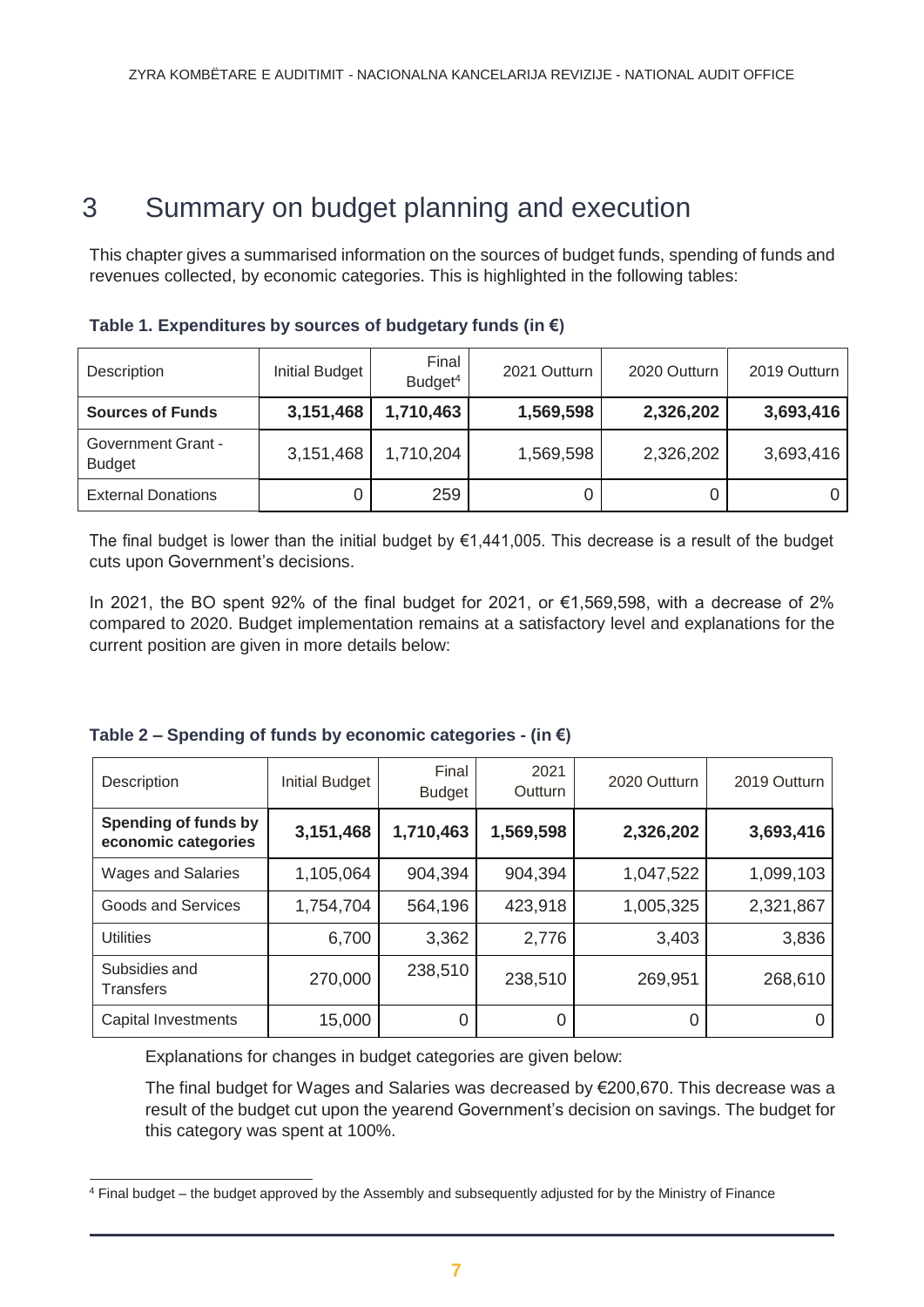The final budget for Goods and Services was decreased by €1,190,508 compared to the initial budget. This decrease was a result of the budget cut of €500,000 following the budget review and the Government's decision on budget cuts of €690,508. The budget for this category was spent at 75%.

The final budget for Utilities was decreased by  $\epsilon$ 3,338 compared to the initial budget as a result of the budget cut upon the yearend Government's decision on savings.

The final budget for Subsidies and Transfers was decreased by  $\epsilon$ 31,490. This decrease was as a result of the budget cut upon the yearend Government's decision on savings.

The final budget for Capital Investments was decreased by €15,000. In 2021 there were no spending on the planned projects thus, in the yearend, the unspent budget of this category was presented for budget savings.



#### Chart 1. **Expenditures** by economic categories in 2021

### <span id="page-7-0"></span>4 Progress in implementing recommendations

Our audit report on 2020 AFS of the Office of the President of the Republic of Kosovo resulted in 4 key recommendations. OPRK prepared an Action Plan stating how all recommendations will be implemented.

By the end of our 2021 audit, all recommendations have been implemented. For a more thorough description of the recommendations and how they are addressed, see Table 4 (or the recommendations table)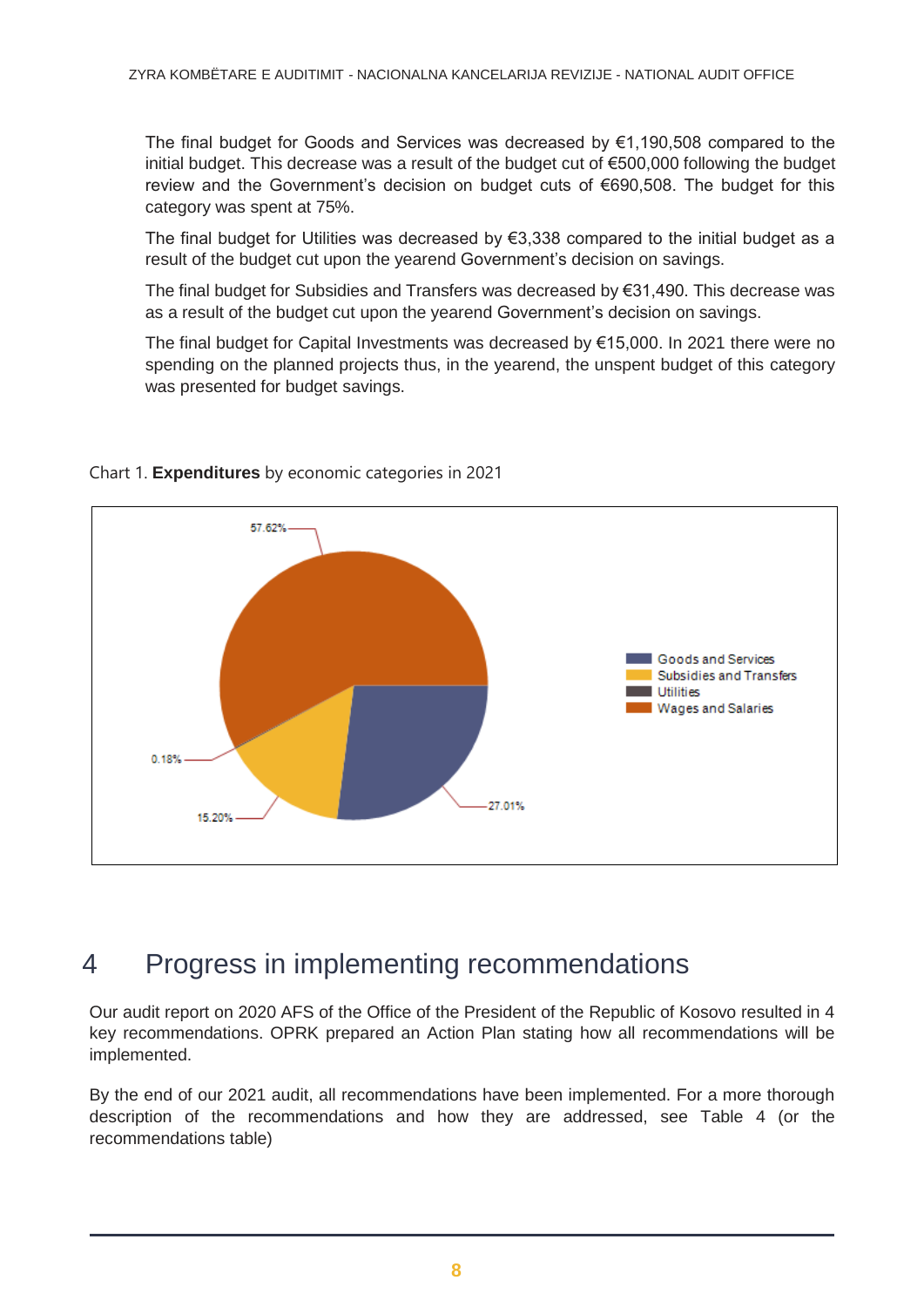

#### **Chart 2. Progress on implementation of prior year's recommendations**

#### **Table 4. Summary of prior year's recommendations and of 2020**

| No.            | Audit<br>area                                                | Recommendations of 2020                                                                                                                                                                                                                                                                                                               | <b>Actions</b><br>undertaken                                                                           | <b>Status</b> |
|----------------|--------------------------------------------------------------|---------------------------------------------------------------------------------------------------------------------------------------------------------------------------------------------------------------------------------------------------------------------------------------------------------------------------------------|--------------------------------------------------------------------------------------------------------|---------------|
| 1              | Goods and<br><b>Services</b><br><b>Utilities</b>             | The Secretary General should provide for<br>effective controls so that no payment is<br>made in absence of a contract or any clear<br>legal basis.                                                                                                                                                                                    | We have not<br>identified cases<br>of payments in<br>absence of<br>contracts in the<br>tested samples. | Implemented   |
| $\overline{2}$ | Goods and<br>Services -<br><b>Utilities</b>                  | The Secretary General should ensure that<br>signed annex contracts should not exceed<br>be signed more than 10% of the contract<br>value, otherwise it should be done through a<br>procurement<br>regular<br>and<br>transparent<br>process.                                                                                           | We have not<br>identified such<br>cases in the<br>tested<br>procurement<br>procedures.                 | Implemented   |
| 3              | Goods and<br><b>Services</b><br><b>Utilities</b><br>included | should<br>The<br>Secretary<br>timely<br>plan<br>procurement procedures and enter into<br>contracts for these essential services, to<br>irregular<br>prevent<br>and<br>uncontracted<br>payments.                                                                                                                                       | We have not<br>identified such<br>cases in the<br>tested<br>procurement<br>procedures.                 | Implemented   |
| $\overline{4}$ | <b>Subsidies</b><br>and<br><b>Transfers</b>                  | The Secretary General should ensure that<br>financial support of NGOs is done through a<br>public call and other requirements of MoF<br>04/2017<br>Regulation<br>No.<br>Criteria,<br>on<br><b>Standards</b><br>and<br>Procedures on<br>Public<br>Funding of NGOs, regarding the entire cycle<br>of<br>providing<br>financial support. | Public call has<br>been made for all<br>cases.                                                         | Implemented   |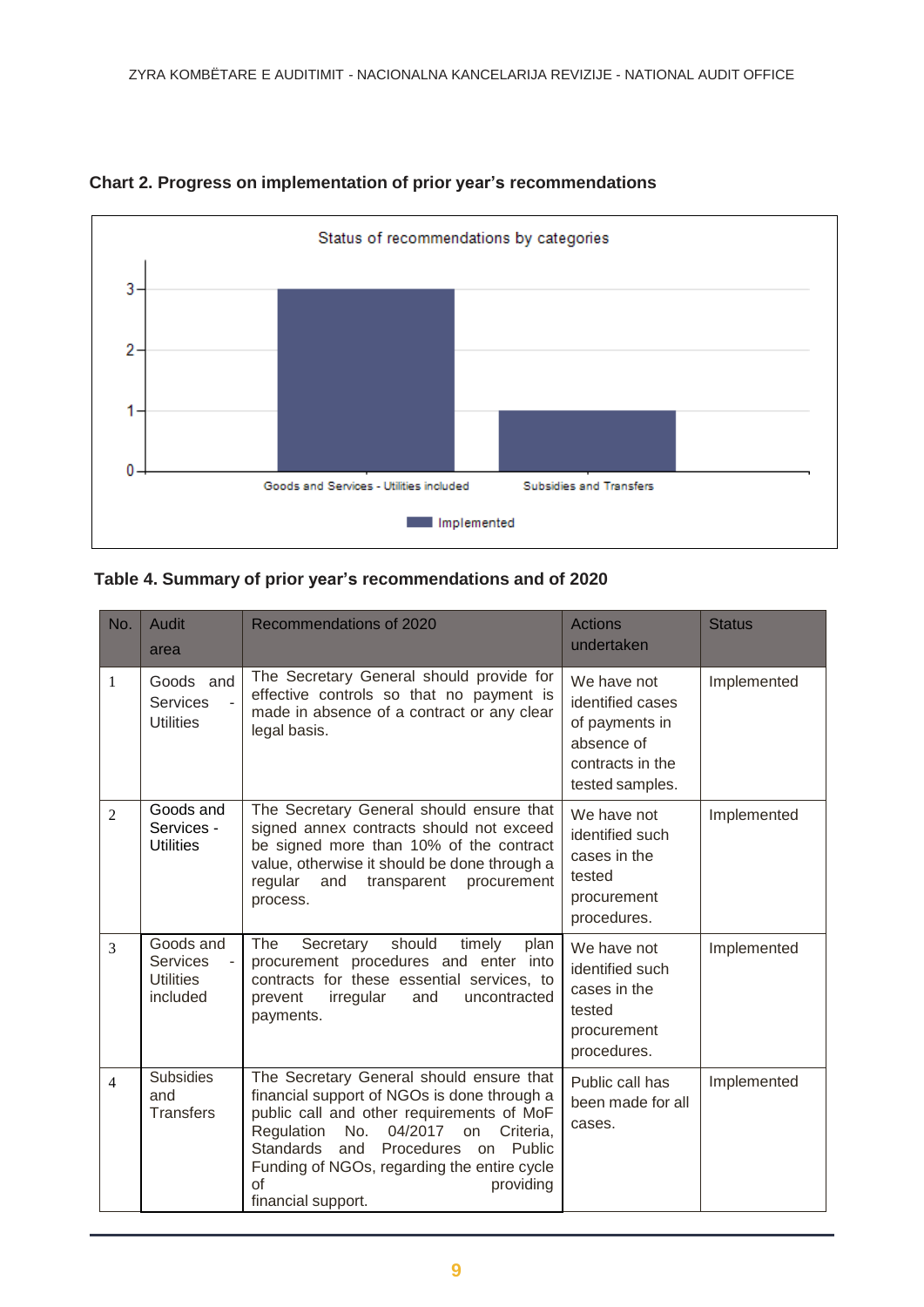ZYRA KOMBËTARE E AUDITIMIT - NACIONALNA KANCELARIJA REVIZIJE - NATIONAL AUDIT OFFICE

\*This report is a translation from the original Albanian version. In case of any discrepancy, the Albanian version shall prevail.

Vlora Spanca: Auditor General

Naser Arllati: Assistant Auditor General

Blerina Krasniqi: Head of Audit

Arta Birinxhiku: Team leader

Abdurrahmon Bërbatovci: Team member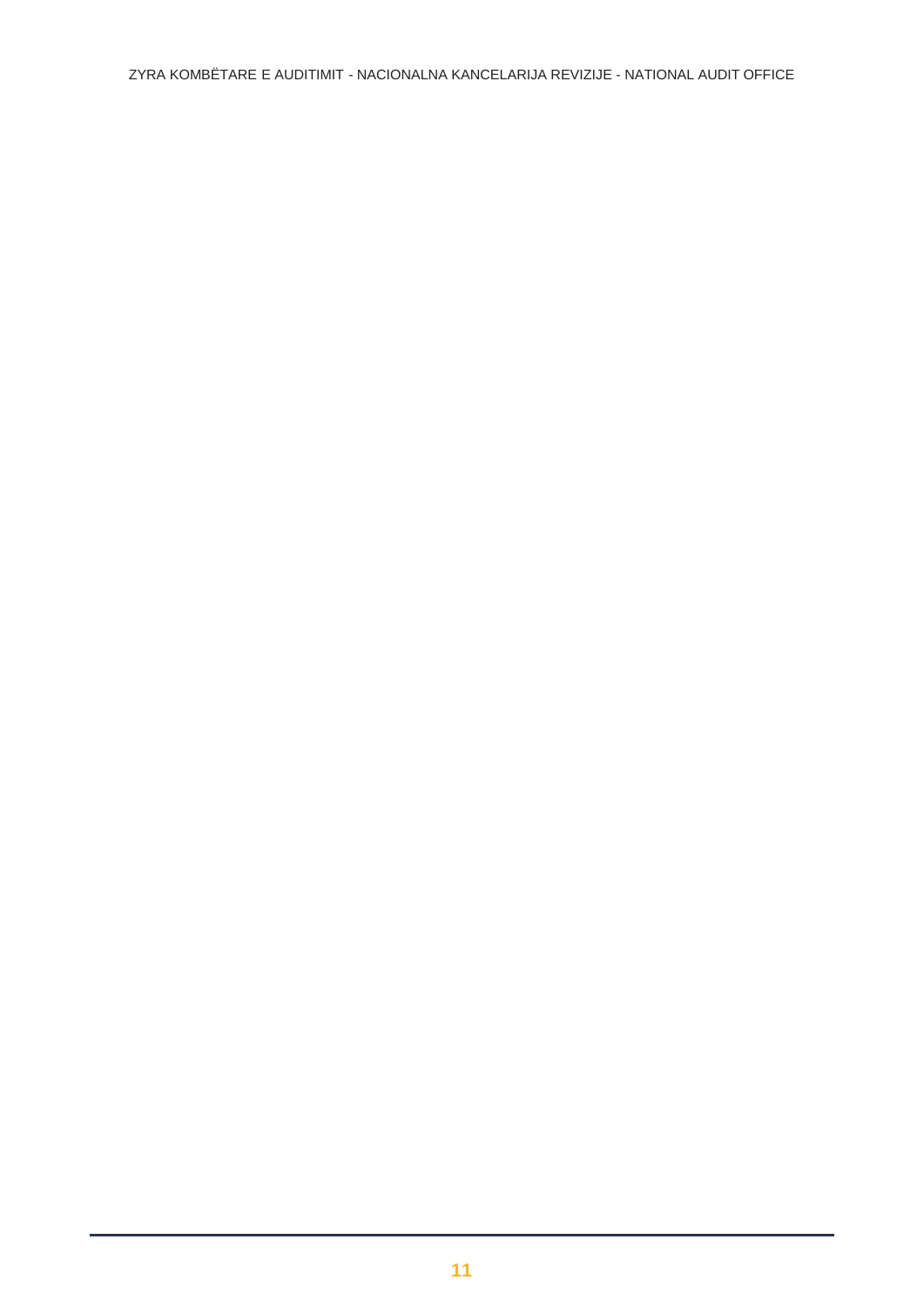## Annex I: Letter of confirmation

| HERBELLING ROSS REPLACING ROSSELFERIELD OF ROSSED<br><b>SPAYORS TABE EALTHERN</b><br>ALAIST OFFICE<br>法思路 化共汽式冷却法 医外空房 计图形名<br>produce<br>de Clement<br>Br. Prof.<br>a ar i Mod<br>$4 +$<br>O5                                                                                                                                        |
|---------------------------------------------------------------------------------------------------------------------------------------------------------------------------------------------------------------------------------------------------------------------------------------------------------------------------------------|
| REPUBLIKA E KOSOVËS - ZYRA E PRESIDENTES<br>REPUBLIC OF KOSOVO - OFFICE OF THE PRESIDENT<br>REPUBLIKA KOSOVO - KANCELARIJA PREDSEDNICE                                                                                                                                                                                                |
| ZYRA E SEKRETARIT-OFFICE OF THE SECRETARY-KANCELARIJA SEKRETARA                                                                                                                                                                                                                                                                       |
| LETËR E KONFIRMIMIT                                                                                                                                                                                                                                                                                                                   |
| Për pajtueshmërinë me gjetjet e Auditorit të Përgjithshëm për vitin 2021 dhe për<br>zbatimin e rekomandimeve                                                                                                                                                                                                                          |
| Për: Zyrën e Kombëtare të Auditimit                                                                                                                                                                                                                                                                                                   |
| Té nderuar,                                                                                                                                                                                                                                                                                                                           |
| Pērmes kēsaj shkrese, konfirmoj se:                                                                                                                                                                                                                                                                                                   |
| * kam pranuar draft raportin e Zyrës Kombëtare të Auditimit për auditimin e Pasqyrave<br>Financiare të Zyrës së Presidenttes së Republikës së Kosovës, për vitin 2021 (në tekstin e<br>mětejmě "Raporti");                                                                                                                            |
| pajtohem me gjetjen dhe rekomandimin dhe nuk kam ndonjë koment për përmbajtjen e<br>۰<br>Raportit:                                                                                                                                                                                                                                    |
| Zotobem se në cilësinë e Zyrtarit Kryesor Administrativ. përmes Komitetti të Auditimit<br>۰<br>do të kërkojë që NJAB, të jetë e fokusuar në realizimin e planit të punës, duke ndërmarrë<br>veprime aktive në mënyrë që ngecjet në realizimin e planit të adresohen në kohën e duhur<br>dhe i njëjti në fund vit të jetë i realizuar. |
| brenda 30 ditëve nga pranimi i Raportit final, do t'ju dorëzoj një plan të veprimit për<br>zbatimin e rekomandimeve, i cili do të përfshijë afatet kohore dhe stafin përgjegjës për<br>zbatimin e tyre.                                                                                                                               |
| Fehmi Mehmetra                                                                                                                                                                                                                                                                                                                        |
| U.d. Sekretar i Pergjithshem i ZPRK.<br>Data: 21.04.2022, Prishtinë                                                                                                                                                                                                                                                                   |
|                                                                                                                                                                                                                                                                                                                                       |
|                                                                                                                                                                                                                                                                                                                                       |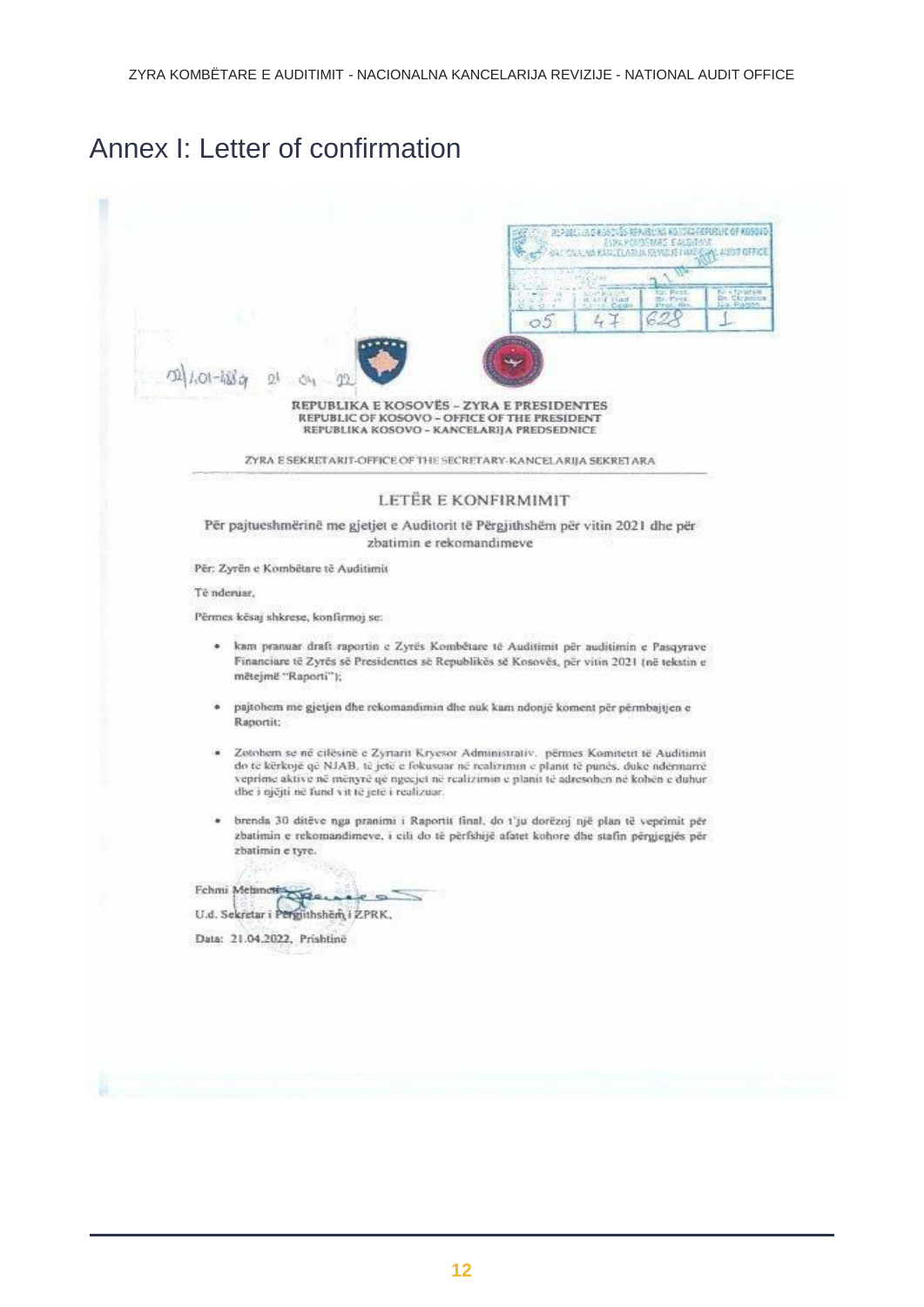## <span id="page-12-0"></span>Annex II: Explanation regarding different types of opinion applied by NAO and other parts of the Auditor's Report

Auditor's Report on the financial statements<sup>5</sup> should contain a clear expression of opinion referring to financial statement, based on conclusions drawn from the evidence obtained during the audit. Where the audit is conducted to assess also conformance with legislation and other regulations the auditors have an additional responsibility to report on compliance with authorities<sup>6</sup>. Such opinion should be separated from the opinion whether financial statements are true and fair, i.e. the opinion may be modified with respect to compliance issue(s) but still be unmodified in reference to credibility of the financial statements (or vice versa).

For the purpose of concluding whether an opinion on the financial statements is modified or unmodified an auditor should assure himself/herself whether audit results include or not (a) detected material or pervasive misstatement(s) or potential one(s) presumed in the event of a limitation of scope.

A misstatement is a difference between the reported amount, classification, presentation, or disclosure of a financial statement item and the amount, classification, presentation, or disclosure that is required for the item to be in accordance with the applicable financial reporting framework. Misstatements can arise from error or fraud.

#### **(Extract from ISSAI 200)**

#### *Forms of opinion*

#### **Unmodified opinion**

It is formulated when no misstatements or non-compliance were detected or misstatements and/or non-compliance were detected, a single one or aggregate, that do(es) not equal or exceed the level of materiality for the financial statements as a whole or (a) misstatement(s) and/or non-compliance detected within a certain class of transactions do(es) not equal or exceed the level of lower materiality established for this class of transactions. It is also formulated if there is no limitation of scope or a limitation of scope may not lead to omission of (a) material misstatement(s) and/or noncompliance).

Limitation of scope occurs when an auditor is unable to obtain sufficient appropriate audit evidence to conclude that the financial statements as a whole are free from material misstatement.

The auditor should express **an unmodified opinion if** it is concluded that the financial statements are prepared, in all material respects, in accordance with the applicable financial framework.

#### Modifications to the opinion in the auditor's report

The auditor should modify the opinion in the auditor's report if it is concluded that, based on the audit evidence obtained, the financial statements as a whole are not free from material misstatement

<sup>5</sup> Financial statements in the public sector include also the statement(s) of budget execution

 $6$  Compliance with authorities: compliance with laws, rules, regulations, standards, or good practices.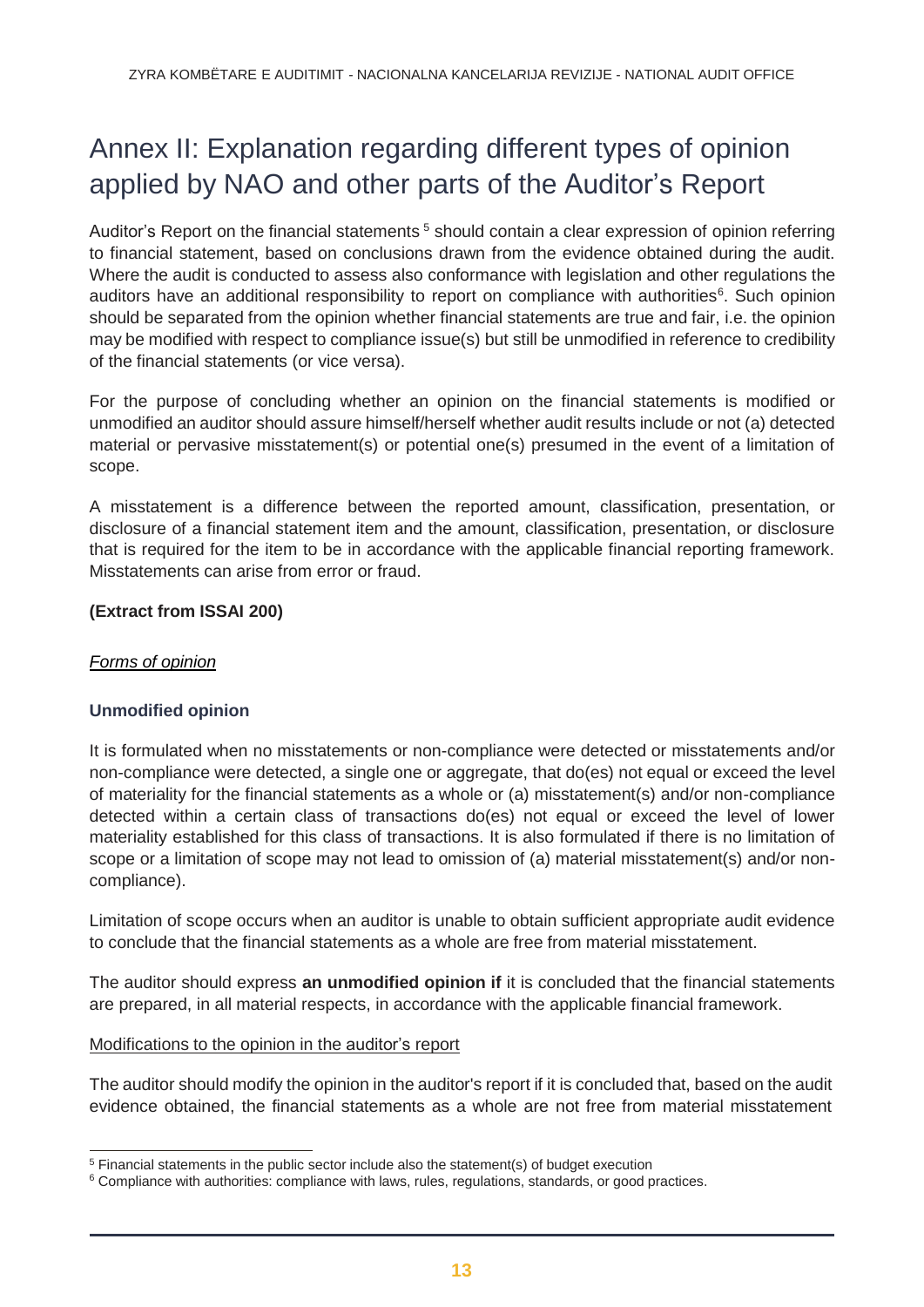and/or non-compliance, or is unable to obtain sufficient appropriate audit evidence to conclude that the financial statements as a whole are free from material misstatement and/or non-compliance, the auditor should modify the opinion in the auditor's report. A modified opinion may be:

- Modified (qualified)
- Adverse, or
- **Disclaimer**

#### **Qualified opinion**

It is formulated when misstatement and/or non-compliance were detected, a single one or aggregate, that equals or exceeds the level of materiality for the financial statements as a whole or (a) misstatement(s) and/or non-compliance detected within a certain class of transactions equals or exceeds the level of lower materiality established for this class of transactions. It is also formulated if there is a limitation of scope that may not lead to omission of (a) material misstatement(s).

#### **Adverse opinion**

It is formulated when misstatement and/or non-compliance were detected, a single one or aggregate, that pervasively exceeds the level of materiality for the financial statements as a whole or (a) misstatement(s) and/or non-compliance detected within a certain class of transactions pervasively exceeds the level of lower materiality established for this class of transactions.

"Pervasive is a term used, in the context of misstatements and/or non-compliance, to describe the effects of misstatements and/or non-compliance on the financial statements or the possible effects on the financial statements of misstatements and/or non-compliance, if any, that are undetected due to an inability to obtain sufficient appropriate audit evidence. Pervasive effects on the financial statements are those that, in the auditor's judgment:

- a) Are not confined to specific elements, accounts or items of the financial statements
- b) If so confined, represent or could represent a substantial proportion of the financial statements; or
- c) In relation to disclosures, are fundamental to users' understanding of the financial statements.

#### **Disclaimer of opinion**

It is formulated when limitation of scope, i.e. inability to obtain sufficient appropriate audit evidence, is material and pervasive.

#### *Emphasis of Matter paragraphs and Other Matters paragraphs in the auditor's report*

If the auditor considers it necessary to draw users' attention to a matter presented or disclosed in the financial statements that is of such importance that it is fundamental to their understanding of the financial statements, but there is sufficient appropriate evidence that the matter is not materially misstated in the financial statements, the auditor should include an Emphasis of Matter paragraph in the auditor's report. Emphasis of Matter paragraphs should only refer to information presented or disclosed in the financial statements.

An Emphasis of Matter paragraph should: